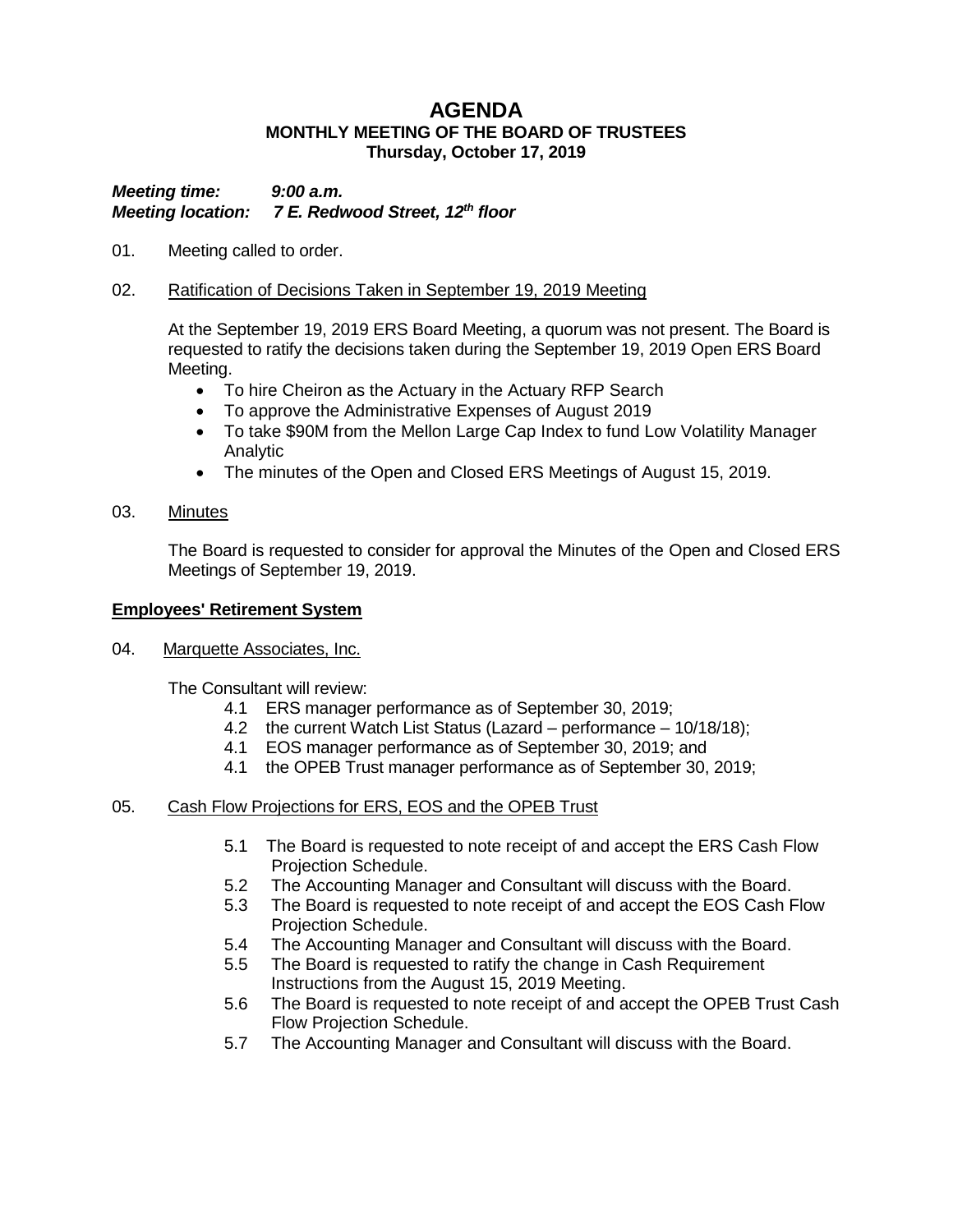#### 06. Meketa Investment Group

The Consultant will review manager performance for ERS and the OPEB Trust as of June 30, 2019.

## 07. ERS Closed Meeting

The Chair will call for a motion to recess the meeting in accordance with the advanced notice given of the Board's intention to have a closed executive session, as provided in the Open Meetings Act, which is codified in Title 3 of the General Provisions of the Maryland Code, under Section 10-508(a)(14) to discuss, before a contract is awarded or bids are opened, a matter directly related to negotiating strategy or the contents of a bid or proposal, if public discussion or disclosure would adversely impact the ability of the public body to participate in the competitive bidding or proposal process.

## 08. Ratification of Decisions Taken in the Closed Meeting

The Board is requested to ratify the decisions taken during the Closed Meeting.

#### 09. Statement of Changes in the Plan Net Assets for ERS, EOS and the OPEB Trust

The Board is requested to note receipt of;

- 9.1 the ERS Statement of Changes in the Plan Net Assets and the Pro-Forma vs. Actual Asset Allocation Schedules as of September 30, 2019;
- 9.2 the EOS Statement of Changes in the Plan Net Assets and the Pro-Forma vs. Actual Asset Allocation Schedules as of September 30, 2019; and
- 9.3 the OPEB Trust Statement of Changes in the Plan Net Assets and the Pro- Forma vs. Actual Asset Allocation Schedules as of September 30, 2019;

#### 10. Benefit Approvals and Decisions of the Hearing Examiners

- The Board is requested to note receipt of and accept the Retirement Benefits Listing for the November 1 payroll according to the attached schedules, and to
- Note the Decisions and Findings of Fact rendered by the Panel of Hearing Examiners.

# 11. Trustee Active and Retiree Election Update

- The Board is requested to note receipt of the Status Report for the Active and Retired Trustee Elections.
- The Executive Director will review the information with the Board.
- The Board is requested to declare Dorothy L. Bryant and Deborah F. Moore-Carter as the Active Member trustees for new four-year terms from January 1, 2020 to December 31, 2023.
- The Board is requested to note that a ballot election will be held November-December 2019 for the Retired Member Trustee position.